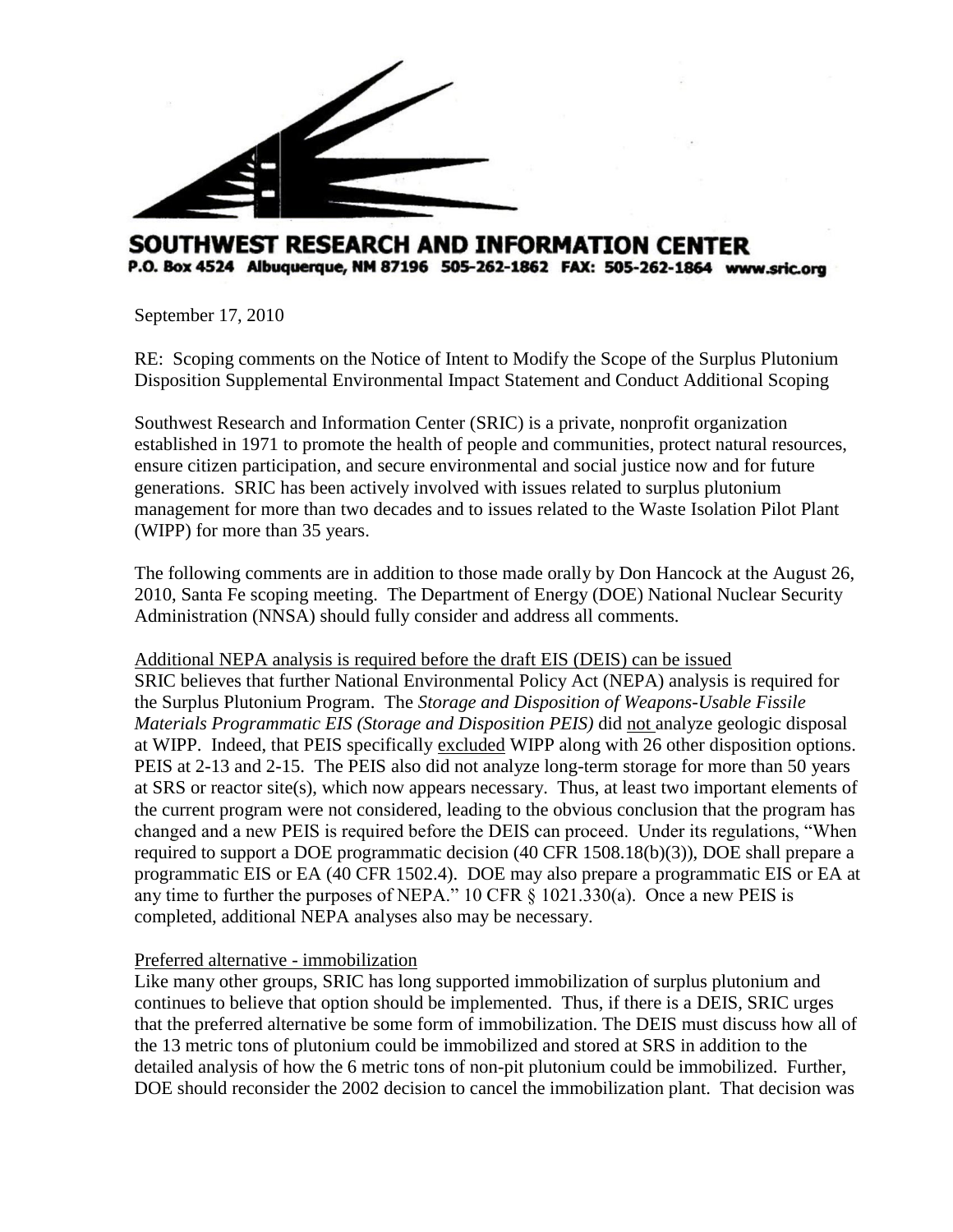a mistake. In the April 19, 2002 Record of Decision (ROD) on Surplus Plutonium Disposition that changed previous decisions, DOE announced: "Cancellation of the immobilization portion of the disposition strategies announced in those RODs due to budgetary constraints." 67 *Federal Register* 19432. No comprehensive analysis has been provided that adequately supported that decision. Consequently, SRIC strongly objects to the statement in the Notice of Intent (NOI) that the "Supplemental EIS will not reconsider decisions already made to disposition surplus plutonium." 75 *Federal Register* 41851, July 19, 2010. An immobilization plant must be considered a reasonable alternative in the DEIS and examined in detail. In addition, how the surplus plutonium could be vitrifed in the Defense Waste Processing Facility must be considered a reasonable alternative in the DEIS and examined in detail. Such an analysis must also compare other methods with using H-Canyon for costs, environmental impacts, and proliferation risks.

## WIPP as an alternative

SRIC has seen no technical analysis – and the NOI does not provide such analysis nor reference one – that justifies WIPP as a reasonable alternative. The two previous EISs *(Storage and Disposition PEIS and Surplus Plutonium Disposition EIS (SPD EIS))* have not considered WIPP as a disposal option for MOX or immobilization or non-pit plutonium. Thus, unless there is such a technical analysis, WIPP should be eliminated as a reasonable alternative. If there is such a technical analysis, it should be released to the public now (or when it is completed) and not delayed until the new PEIS or DEIS is issued.

If WIPP is considered in the new PEIS or DEIS, issues that must be discussed in detail include: 1. Would the plutonium fit into WIPP?WIPP is currently planned for more than 7 metric tons of plutonium. The new PEIS or DEIS must discuss how an additional 6 metric tons could be disposed at WIPP. Would WIPP's legal capacity of 6.2 million cubic feet of waste have to be increased? What would be the waste form(s)? Would existing requirements for waste characterization have to be changed? Would the waste comply with all provisions of the renewal WIPP Hazardous Waste Act permit, which will be issued by the end of 2010? How would such additional plutonium affect WIPP's operations? What would be the schedule for bringing the waste to WIPP? How much would it cost to process and ship the waste? What are the transportation impacts, including to populations along the transportation route? What have already been the transportation impacts of bringing the plutonium from Hanford, WA; Livermore, CA; and Los Alamos, NM to SRS? What are the cumulative impacts of additional transportation of the plutonium from SRS to WIPP?

2. What are existing forms of the non-pit plutonium? There must be a comprehensive analysis of the existing plutonium and what processing or blending would be required to meet existing WIPP Waste Acceptance Criteria (WAC). The analysis must include a detailed discussion of "star dust" being used as part of the blending process for the non-pit plutonium. The attributes of "star dust" must be described in detail, including its impacts on WIPP WAC, since that substance is not mentioned in the existing or proposed WIPP renewal permit or other documents. The new PEIS or DEIS analysis also must include the full range of environmental impacts, and costs and schedules of such processing, transportation, and disposal of non-pit plutonium at WIPP.

3. What changes in existing laws would be required? Those laws include the WIPP Land Withdrawal Act and repeated congressional appropriation act requirements prohibiting funds for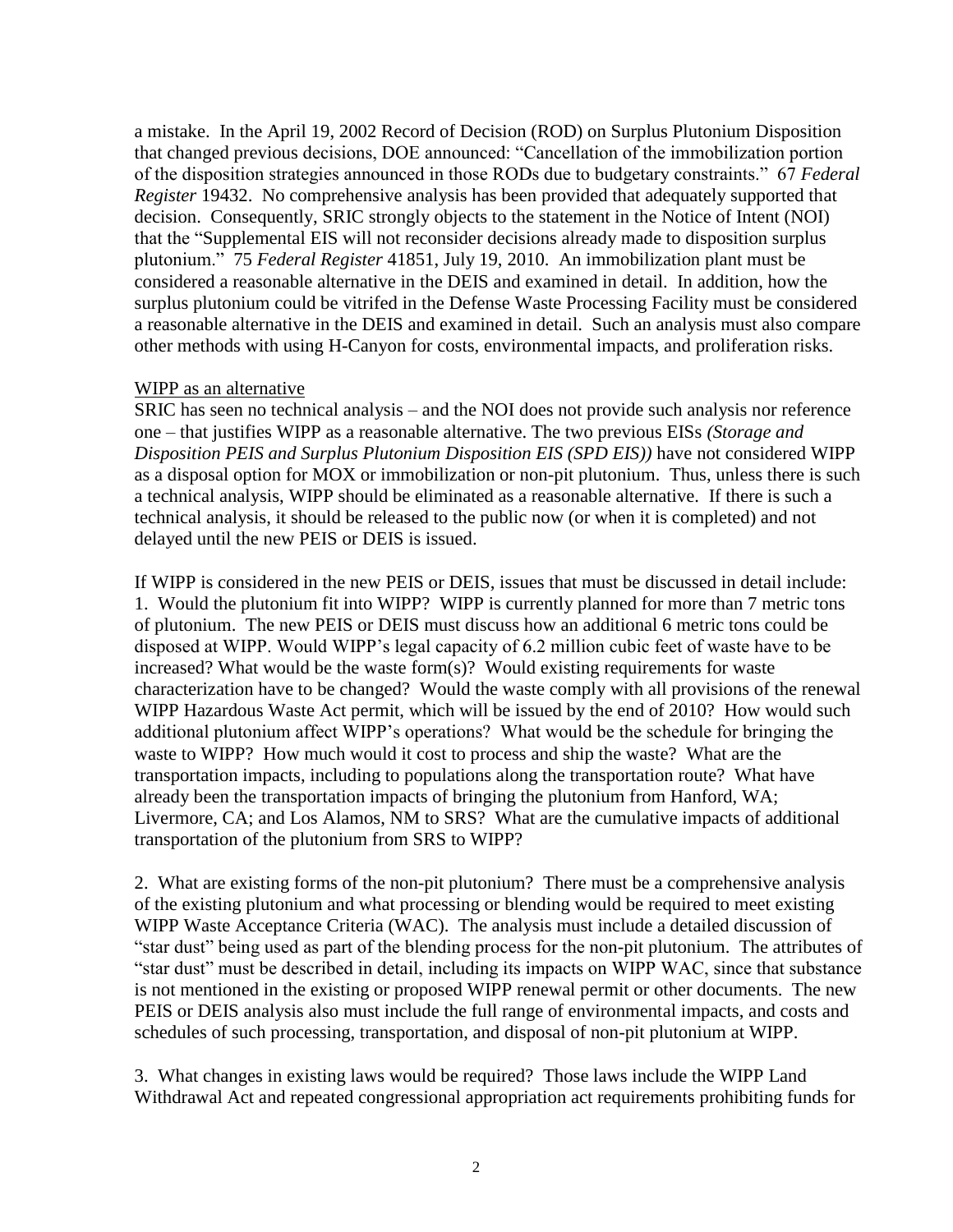disposal at WIPP "of plutonium in excess of 20 percent by weight for the aggregate of any material category on the date of enactment of this Act, or is generated after such date."

4. What additional NEPA analysis is necessary to support a decision to bring additional plutonium waste to WIPP, in addition to the new PEIS discussed above? The need for a supplemental or new Waste Management PEIS and the need for a supplemental or new WIPP EIS must be examined in detail, since those existing documents do not provide analysis of the non-pit surplus plutonium coming to WIPP.

5. What are the impacts of the surplus plutonium on the WIPP performance asessment? What changes would be required in the Compliance Recertification Application that is to be submitted to EPA in 2014?

## Eliminate MOX as a disposition alternative

The new PEIS or DEIS should describe in detail the environmental impacts and costs of the MOX plant, use of MOX fuel in reactors, storage and disposal of all wastes from MOX reactors so that there is current analysis of the environmental impacts and costs of both the MOX and immobilization alternatives, as well as any other alternatives that are being considered.

SRIC opposes MOX, which is a proliferation risk, creates many public health and safety dangers, has enormous economic costs, and there are no U.S. reactors capable and willing of using it. Further, MOX used in commercial reactors is not "dispositioned." After being in the reactor, the MOX fuel will be waste and either has to be stored for decades at the reactor site or transported to some other storage site, since there is no disposal facility for the waste. DOE NNSA should recognize that the surplus plutonium cannot be made into an "asset" by MOX. Rather, that plutonium should be considered and handled carefully as a waste, immobilized and stored at SRS. Spending billions of dollars more to try to make the surplus plutonium usable as MOX only serves to increase the costs of managing the plutonium, while also risking proliferation. The new PEIS (and the DEIS, if it is issued) should discuss the alternative that the MOX Fuel Fabrication Facility (MFFF) will fail or that there will not be sufficient commercial reactors to use the MOX fuel. What happens in such circumstances? The analysis must also include the environmental impacts of long-term storage of the irradiated MOX fuel at the reactors.

## Analyze the impacts of long-term storage of the surplus plutonium at SRS

The *Technical Summary Report for Long-term Storage of Weapons-Usable Fissile Materials*, July 17, 1996, part of the Storage and Disposition PEIS documentation, discussed the "at least up to 50 years" storage system for plutonium and Highly Enriched Uranium (HEU). The new PEIS (and the DEIS, if it is issued) should re-analyze the storage impacts and costs at the K Area Complex at SRS, including the time period for which that area can "ensure the continued safe storage," as your fact sheet states. The analysis must include the impacts of storing the plutonium in its current forms and in the various forms considered possible.

### Hold public hearings on the DEIS in both Albuquerque and Santa Fe

SRIC thanks you for holding a scoping meeting in the Santa Fe/Albuquerque area, as requested in the March 5, 2010, letter signed by five organizations, including SRIC. SRIC reiterates that